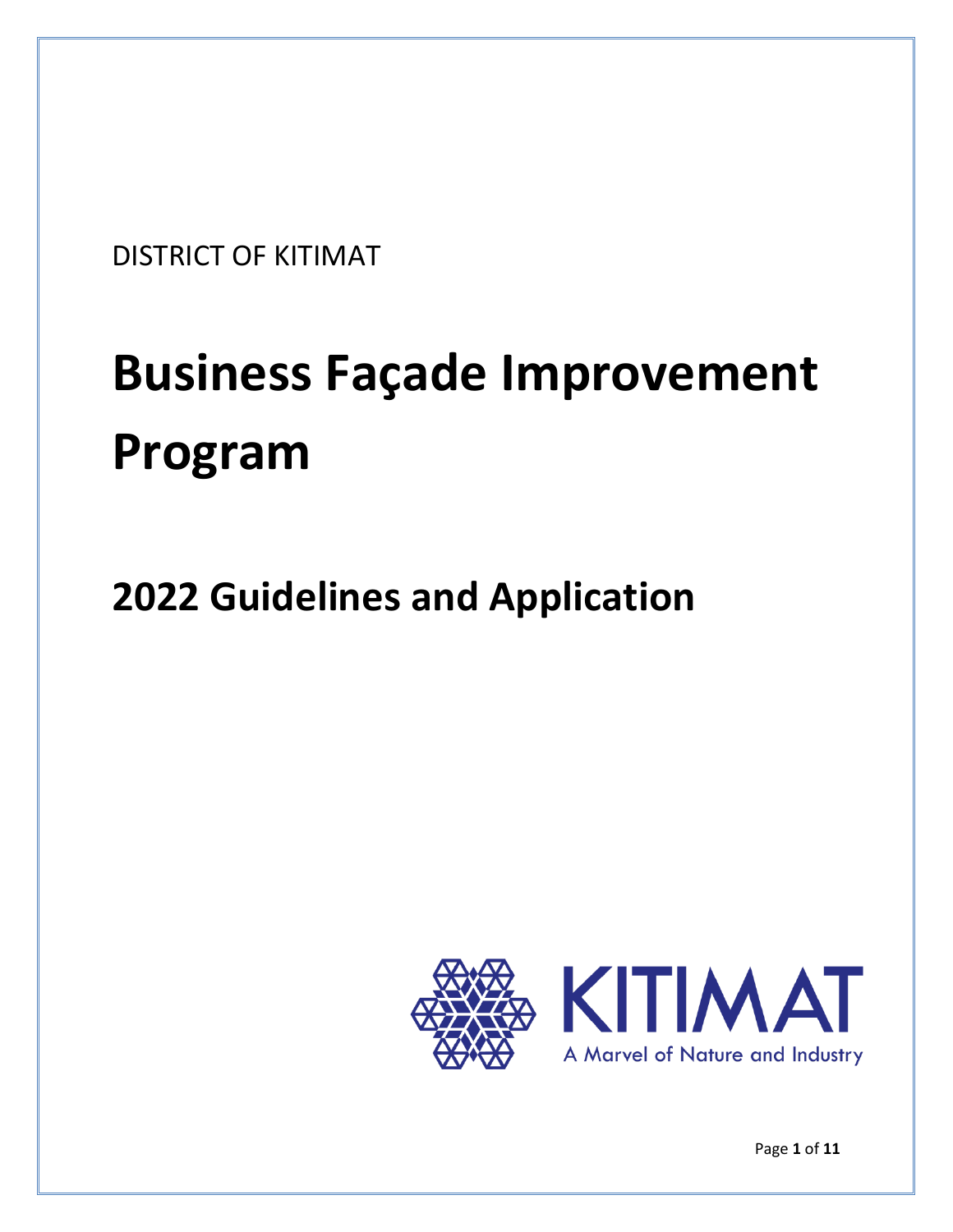#### **Program Purpose and Goals**

The District of Kitimat, in collaboration with the Kitimat Chamber of Commerce, aims to enhance economic development by encouraging private sector investment in façade improvements for existing businesses.

The availability of façade improvement grants comes at a time in which the community is experiencing a period of renewal as a result of industrial development.

Funding for the District of Kitimat Business Façade Improvement Program is provided by Northern Development Initiative Trust.

#### **The Program**

These program guidelines are intended to maximize the program benefit for improving aesthetics of commercial areas.

The District of Kitimat will provide a 50% reimbursement grant up to a maximum of \$5,000 per building/project to improve the façade of commercial buildings.

Each building is eligible for a one time grant only.

Projects must have a minimum total cost of \$1,000.

Application deadline is November 1, 2022.

The Business Façade Improvement program is offered by the District of Kitimat with funding provided by Northern Development Initiative Trust.

#### **Eligible Properties**

Businesses may be eligible to receive a façade improvement grant if they meet the following criteria:

Located in a commercial zone or Service Centre (M2, M2-A, M2-B zones)

#### **Eligible Applicants**

- You must be either the property owner or business owner (if the applicant is the business owner, the property owner must approve the application in writing and confirm that all improvements are to be paid for by the applicant)
- Non-profit and enterprising non-profit organizations (tenants)
- Home based businesses which are zoned commercial, have a storefront and are within the specified area
- Home based businesses without a commercial storefront (eligible for wayfinding signage only)
- Property taxes pertaining to the property are fully paid and current
- Current, valid business licenses for the property (unless otherwise exempt)
- No outstanding building permits, stop work orders, or development permit condition requirements outstanding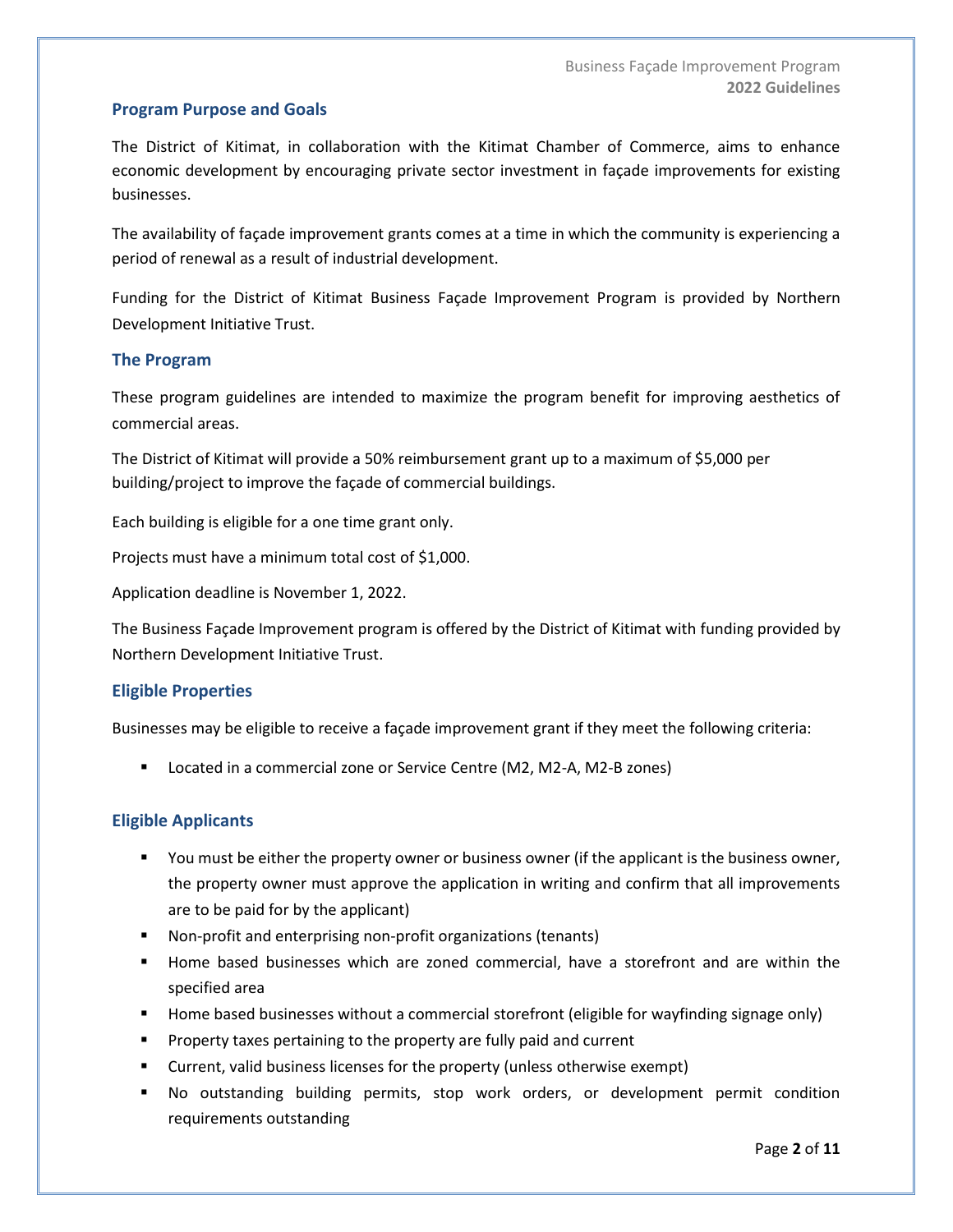**•** The subject property has not received a previous grant under this program

#### **Ineligible Applicants**

- Residential homes located in the commercial area
- Apartment buildings
- Government owned buildings (municipal, provincial or federal; even if they have business tenants)
- Properties outside the specified area (as defined in Eligible Properties)
- Empty buildings or businesses that are not operating (exception if the business is renovating or doing improvements to the building in anticipation of re-opening)

#### **Eligible Façade Improvements**

Eligible improvements may consist of but are not limited to:

- Exterior lighting (new but not replacement)
- Exterior architectural features
- Exterior surfaces and details (decorative details, moldings, trims etc.)
- Windows (only if part of larger enhancements, no stand-alone window replacement)
- New siding
- Façade painting
- **E** Entrances and doorways (only if part of larger enhancements, no stand-alone entrance/doorway replacement)
- Awnings
- Signage (affixed to the building)
- Wayfinding signage (*sign located on the business property i.e. at the bottom of a driveway*).  $\circ$  Signs are eligible for 50% to a maximum of \$500 and must adhere to any signage bylaws and regulations
- Accessibility improvements (ramps, wider doors, etc.) to the outside of the building only AND are part of a larger façade improvement project
- Permanent patios

#### **Ineligible Façade Improvements**

The following improvements are ineligible:

- Routine maintenance
- Structural repairs
- Roofs
- Landscaping
- Paving
- Fencing
- **■** Interior/internal improvements
- Non permanent structures (picnic tables, heaters, planter boxes, etc.)
- Any improvements not visible from the public right-of-way
- Construction of additions, accessory buildings or new buildings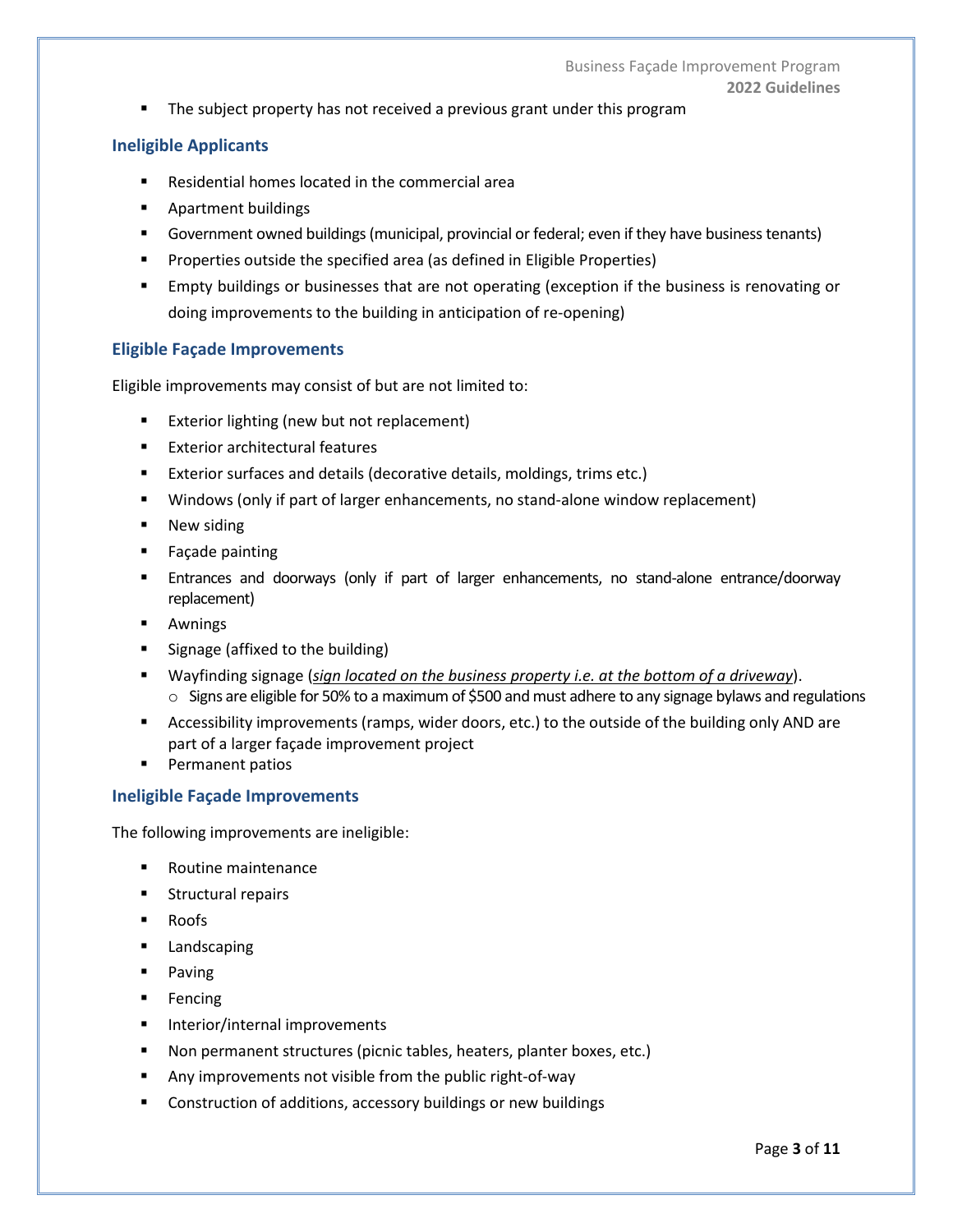- Any improvements that have been started prior to application approval
- Any improvements deemed inconsistent with redevelopment purposes and design guidelines

#### **Eligible Costs/Expenses**

- Direct project labour costs
- Design, architectural or engineering fees (related to facade only)
- Contractor fees
- Rental of tools and equipment
- Project related materials and supplies
- Shipping and/or freight
- PST

#### **Ineligible Costs/Expenses**

- Staff wages and/or benefits
- Purchase of construction tools or equipment
- Operational costs including utilities (hydro, gas, etc.)
- Duties
- Permit fees
- Expenses related to improvement to the building façade not visible from the public right-of-way
- Façade improvement expenses started prior to application approval
- GST

#### **Design Guidelines**

In order to be eligible for this grant, the applicant must submit designs and costing for the project. Grants will be awarded based on merit, as determined by District of Kitimat and Kitimat Chamber of Commerce staff.

Designs need to clearly outline the proposed improvements to allow the review committee to accurately evaluate the project, and clearly see that the finished product looks like what was intended during the application process.

As far as possible, projects must be consistent with the general form and character of the design guidelines set out for the area.

For businesses located within the Downtown Revitalization Area, the improvements should align with Kitimat's Downtown Design Guidelines. A PDF version of the guidelines is available on the municipal website at:<https://www.kitimat.ca/en/business-and-development/downtown-design-guidelines.aspx>

Building, sign and/or other permits may be required based on the extent of the improvements to be completed. These requirements are not waived by approval for the Business Façade Improvement Program and should be applied for prior to or concurrently with application for this program.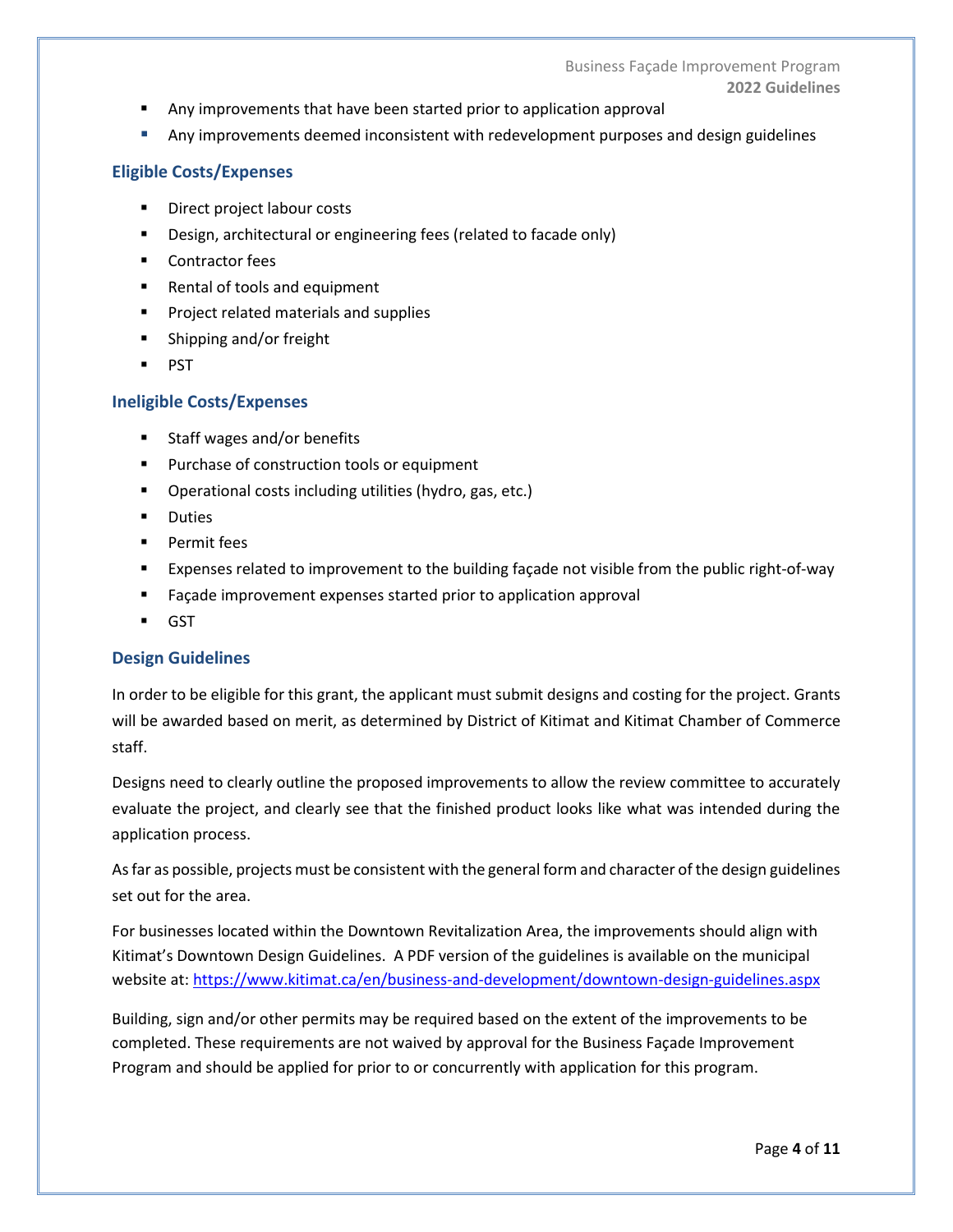#### **Business Application Process**

Applications will be accepted by the District of Kitimat Economic Development Department by mail, in person or electronically.

Submitting an application does not necessarily mean your project or a specific grant amount will be approved. All project proposals are subject to a comprehensive review, must meet high quality standards, and must reflect the spirit and intent of the Business Façade Improvement Program Guidelines.

- 1. Owner/Tenant contacts the Municipality to determine if the building qualifies for the Façade Improvement Program, discuss your project, and obtain the Program Guide and Application.
- 2. Owner/Tenant submits a completed application with designs. All required supporting materials and documents (including owner authorization) must be received prior to being considered complete.
- 3. Staff reviews the application and proposed façade improvements to ensure that improvements meet the applicable Design Guidelines and Business Façade Improvement Program Guidelines.
- 4. Applications are reviewed and a decision to accept or reject the application is made.
- 5. Applicant is advised of the decision by email.
- 6. For successful applications, a Letter of Understanding is sent to the applicant which must be signed by the owner/tenant and a representative of the Municipality.
- 7. Owner/Tenant acquires any required permits and completes the renovations.
- 8. Owner/Tenant provides verification of expenses (including invoices or other confirmations of payment) and submits totals on the provided Expense Reporting Form.
- 9. Owner/Tenant provides a Certification of Completion signed by the applicant or contractor, indicating that all work described in the application/approval and has been paid in full, as well as before and after photos, a business testimonial, and any other supporting documentation.
- 10. Owner/Tenant provides proof that the improvements have passed final inspection for municipal permits (where required) and meet all building standards and codes (where required).
- 11. Staff verifies that the renovations meet the Letter of Understanding requirements and approves reimbursement.
- 12. Applicant is issued a cheque.

#### **Please note:**

Approved projects should be completed by year end (December 31). Funding cannot carry over from one calendar year to the next.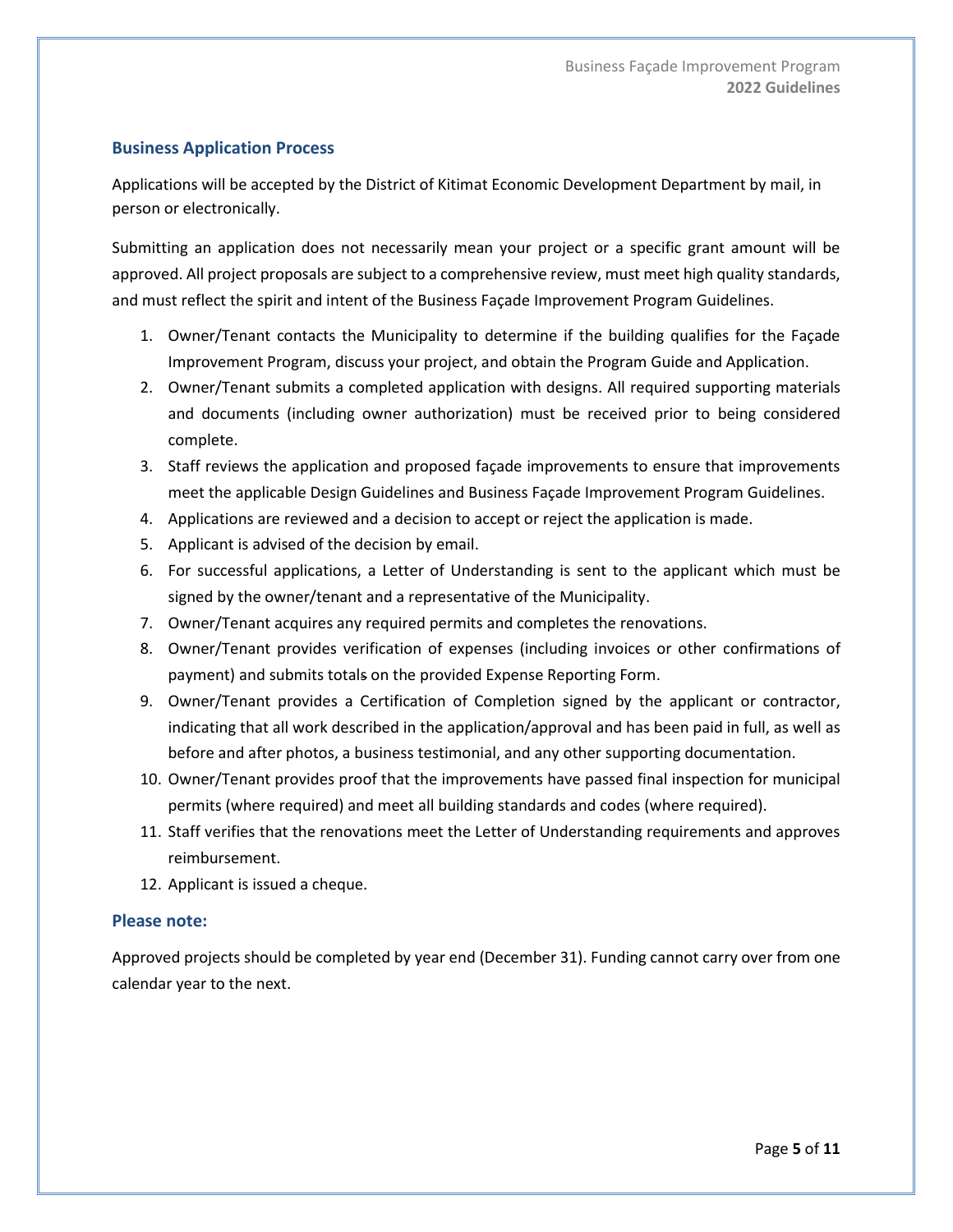#### **Evaluation/Selection Process**

A three (3) member Project Review Committee comprised of District of Kitimat (Economic Development and Planning) and Kitimat Chamber of Commerce staff will review applications and determine which projects qualify for funding.

All eligible projects will be evaluated using the following ranked criteria:

- Has the owner/tenant demonstrated how the modifications will benefit the business?
- Does the project for which the funds are being sought meet the applicable Design Guidelines?
- Will the project provide a noticeable improvement on the streetscape?
- Was a professional designer or architect used?

Older buildings may be prioritized for approval depending on the number of applications received.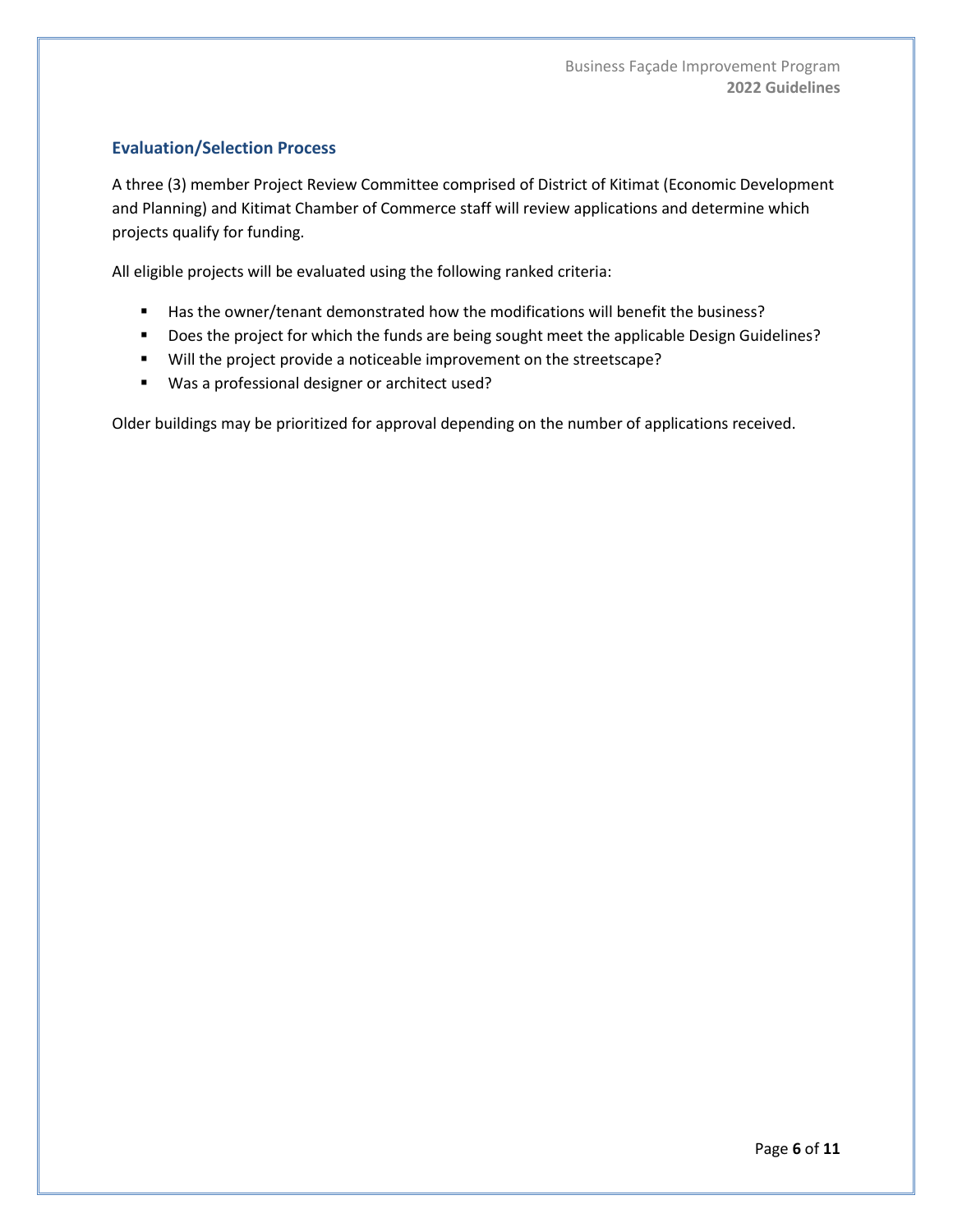## Business Façade Improvement Program Grant Application DISTRICT OF KITIMAT

#### **Applicant Information**

| <b>Applicant Name:</b>   |  |
|--------------------------|--|
| <b>Mailing Address:</b>  |  |
| Phone:                   |  |
| Email:                   |  |
| <b>Building Address:</b> |  |

If you are applying as the tenant of a building, please provide the following information and attach a letter of consent from the owner(s) stating that you are permitted to make these changes and that the improvements will be at your expense.

| Owner Name:             |  |
|-------------------------|--|
| <b>Mailing Address:</b> |  |
| Phone:                  |  |
| Email:                  |  |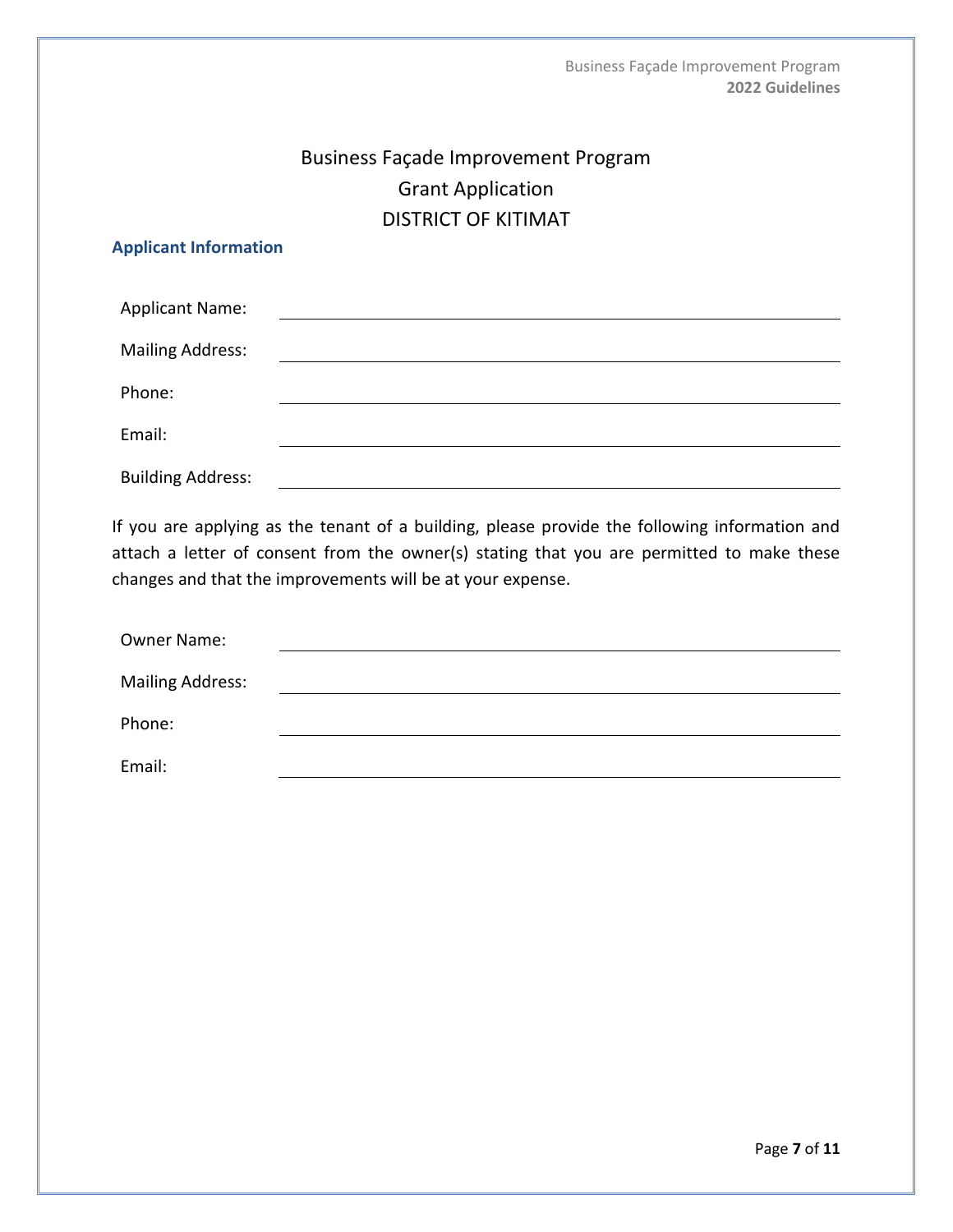#### **Project Description**

Describe the proposed project; please attach any extra sheets, photos, designs, samples, etc. Describe the work to be done and materials to be used and, if this project is in the Downtown Revitalization Area, note how the improvements meet the Downtown Design Guidelines.

| <b>Planned Start Date:</b>       |  |
|----------------------------------|--|
| <b>Planned Completion Date:</b>  |  |
| Total Project Cost (estimated):  |  |
| <b>Funding Amount Requested:</b> |  |
| Date Application Received:       |  |

| <b>Applicant Checklist</b>                                                                                |                                                                                                                        | <b>Attach to Application</b> |                                        |
|-----------------------------------------------------------------------------------------------------------|------------------------------------------------------------------------------------------------------------------------|------------------------------|----------------------------------------|
|                                                                                                           | Property taxes paid                                                                                                    | □                            | Photos of existing conditions (before) |
|                                                                                                           | Utility account paid                                                                                                   | П                            | Detailed specifications                |
| □                                                                                                         | License fees paid                                                                                                      | □                            | Contractor's cost estimates/quotes     |
|                                                                                                           | Required permit applications approved by<br>the District of Kitimat                                                    | П                            | Drawings/designs                       |
|                                                                                                           | Building owner authorization if applicant is<br>not the building owner (complete Building<br>Owner Authorization form) | П                            | Material and colour samples            |
| Note: Incomplete applications will not be assessed.<br>Please ensure all relevant documents are attached. |                                                                                                                        | П                            | Signed Terms and Conditions            |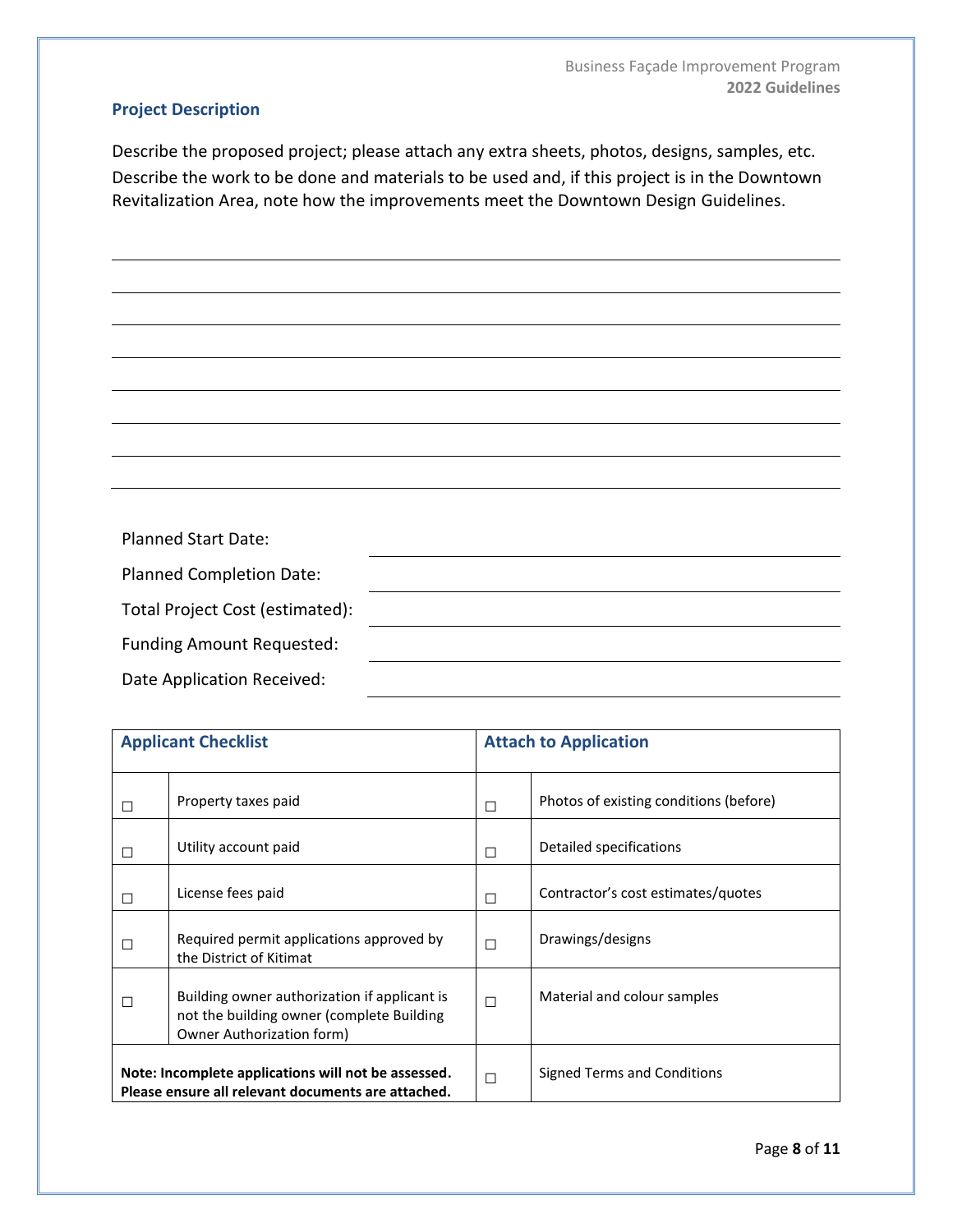Business Façade Improvement Program **2022 Guidelines**

#### Business Façade Improvement Program

#### Terms and Conditions

| ., |             |  |                       | have |
|----|-------------|--|-----------------------|------|
|    | (Applicant) |  | (Business / Building) |      |

Read the complete application and concur with and give my consent to the work proposed in the application.

I assume all responsibility for obtaining appropriate architectural drawings, building permits and inspections, and hiring of contractors as necessary.

I will allow the District of Kitimat to use before and after pictures of the project and testimonials for the purpose of promoting this program in the future.

I agree not to involve the District of Kitimat or the Façade Improvement Program in any legal action between myself and any contractors, estimators, employees, workers or agents arising from or out of the Façade Improvement Project.

I give my consent to the District of Kitimat to make all inspections necessary to confirm that the approved plans are implemented in accordance with the expected standards.

Payment of approved grants will be made upon the applicant providing the municipality proof of final completion of proposed improvements along with verification of expenditures and proof of final inspection (when required).

Signature Date Date Date Date Date

OFFICE USE

Application Received by: Date: Date: Date: Date: Date: Date: Date: Date: Date: Date: Date: Date: Date: Date: Date: Date: Date: Date: Date: Date: Date: Date: Date: Date: Date: Date: Date: Date: Date: Date: Date: Date: Date: Date: Date: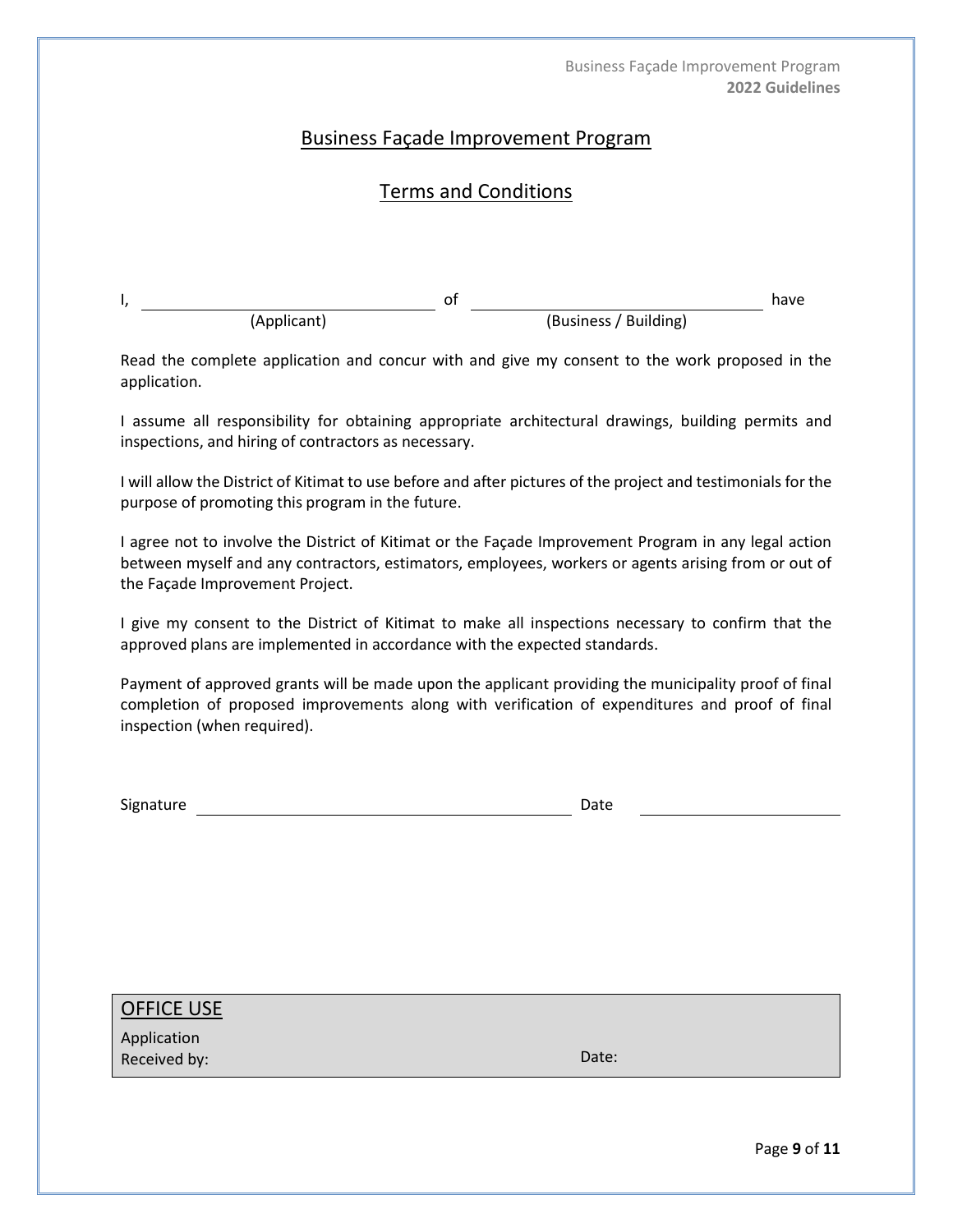## Business Façade Improvement Program

# Expense Reporting Form

| <b>Applicant Name</b> |  |
|-----------------------|--|
| <b>Business Name</b>  |  |

| Item              | Description          | Cost (excluding<br>PST/GST) | Invoice/Receipt<br>Attached? |
|-------------------|----------------------|-----------------------------|------------------------------|
|                   |                      |                             |                              |
|                   |                      |                             |                              |
|                   |                      |                             |                              |
|                   |                      |                             |                              |
|                   |                      |                             |                              |
|                   |                      |                             |                              |
|                   |                      |                             |                              |
|                   |                      |                             |                              |
|                   |                      |                             |                              |
|                   |                      |                             |                              |
|                   |                      |                             |                              |
|                   |                      |                             |                              |
|                   |                      |                             |                              |
|                   |                      |                             |                              |
|                   |                      |                             |                              |
|                   |                      |                             |                              |
|                   |                      |                             |                              |
|                   |                      |                             |                              |
|                   |                      |                             |                              |
|                   |                      |                             |                              |
|                   |                      |                             |                              |
| <b>TOTAL COST</b> |                      |                             |                              |
|                   | TOTAL ELIGIBLE GRANT |                             |                              |